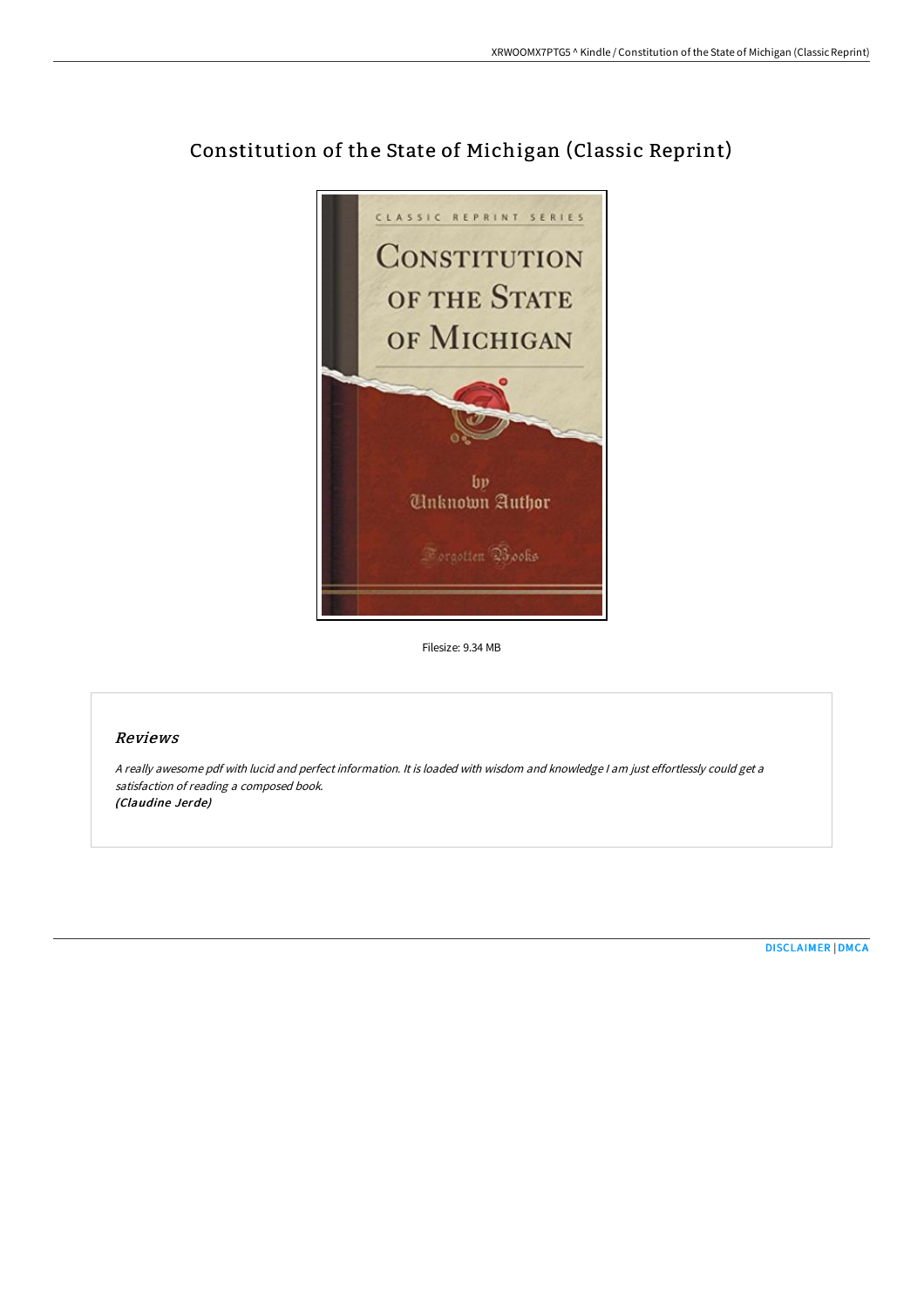# CONSTITUTION OF THE STATE OF MICHIGAN (CLASSIC REPRINT)



**DOWNLOAD PDF** 

Forgotten Books, United States, 2015. Paperback. Book Condition: New. 229 x 152 mm. Language: English . Brand New Book \*\*\*\*\* Print on Demand \*\*\*\*\*.Excerpt from Constitution of the State of Michigan States, the Legislature shall rearrange the Senate districts and apportion anew the Representatives among the counties and districts, according to the number of inhabitants, exclusive of persons of Indian descent who are not civilized, or are members of any tribe. Each apportionment, and the division into Representative districts by any board of supervisors, shall remain unaltered until the return of another enumeration. Sec. 5. Senators and Representatives shall be citizens of the United States, and qualified electors in the respective counties and districts which they represent. A removal from their respective counties or districts shall be deemed a vacation of their office. Sec. 6. No person holding any office under the United States, or any county office, except notaries public, officers of the militia, and officers elected by townships, shall be eligible to or have a seat in either house of the Legislature; and all votes given for any such person shall be void. Sec. 7. Senators and Representatives shall, in all cases, except treason, felony, or breach of the peace, be privileged from arrest. They shall not be subject to any civil process during the session of the Legislature, or for fifteen days next before the commencement and after the termination of each session. They shall not be questioned in any other place for any speech in either house. Sec. 8. A majority of each house shall constitute a quorum to do business; but a smaller number may adjourn from day to day, and compel the attendance of absent members, in such manner and under such penalties as each house may prescribe. Sec. 9. Each house shall choose...

 $\Box$ Read [Constitution](http://techno-pub.tech/constitution-of-the-state-of-michigan-classic-re.html) of the State of Michigan (Classic Reprint) Online E Download PDF [Constitution](http://techno-pub.tech/constitution-of-the-state-of-michigan-classic-re.html) of the State of Michigan (Classic Reprint)